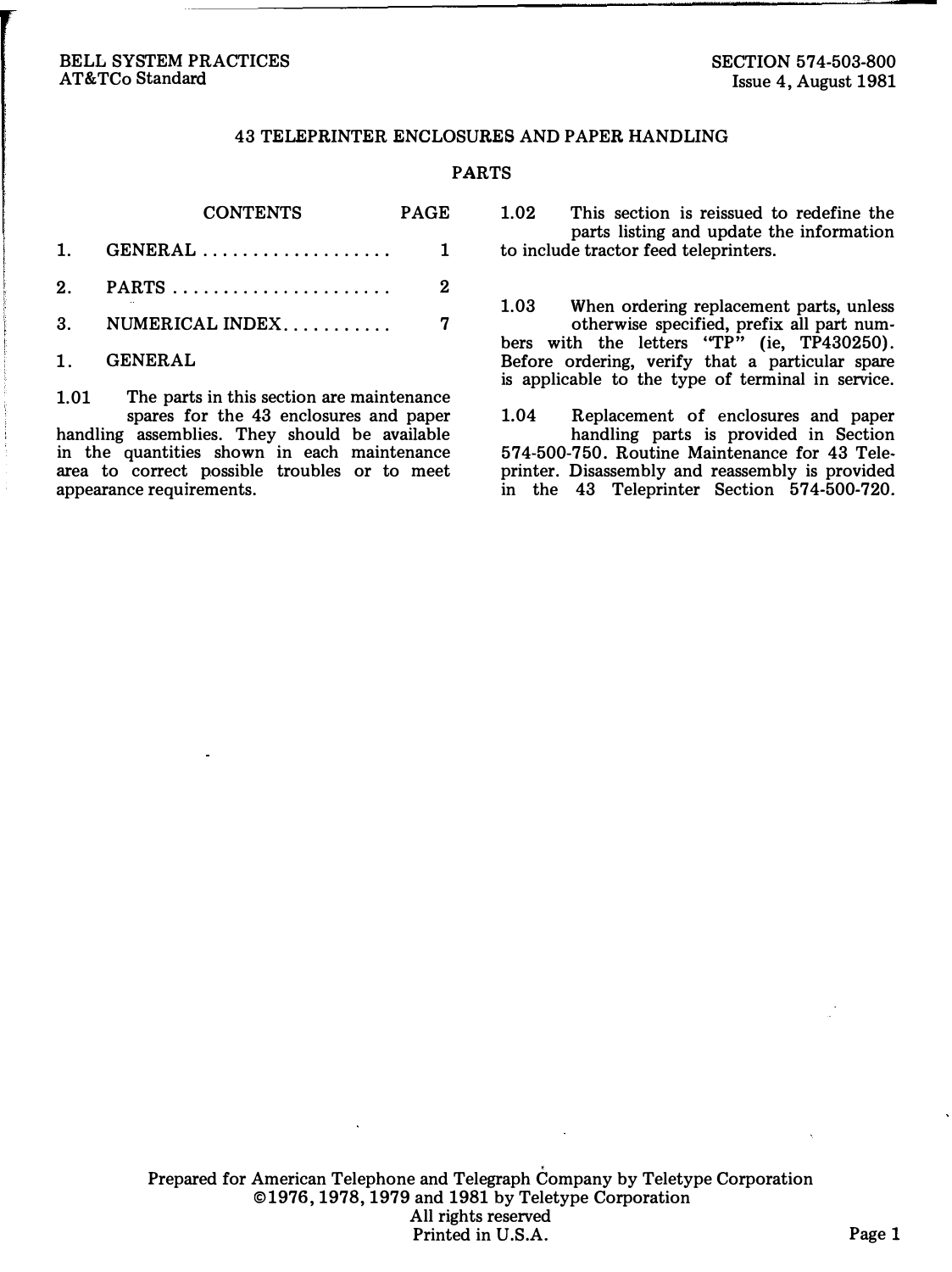# SECTION 574-503-800

2. PARTS

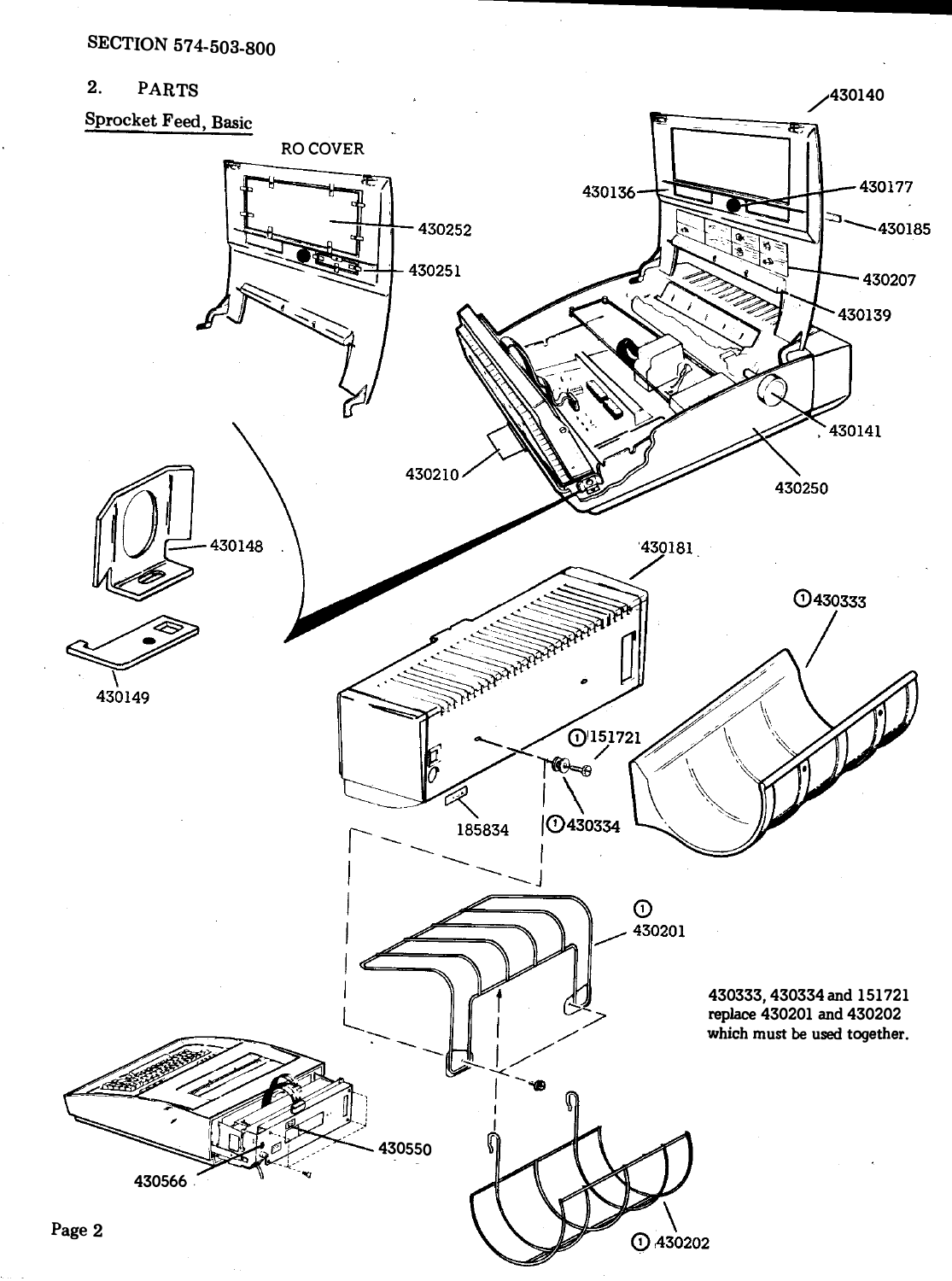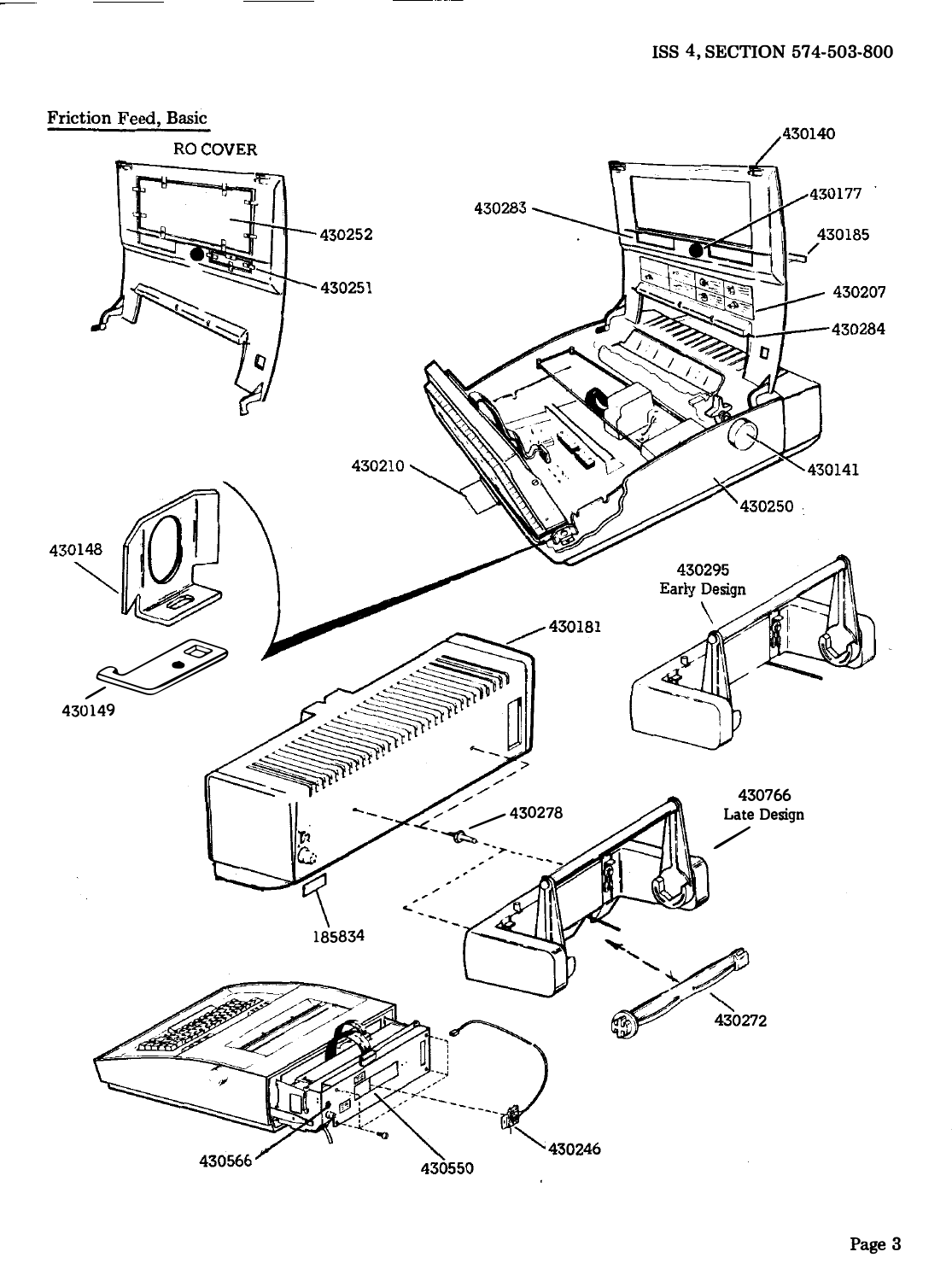## SECTION 57 4-503-800



# Page 4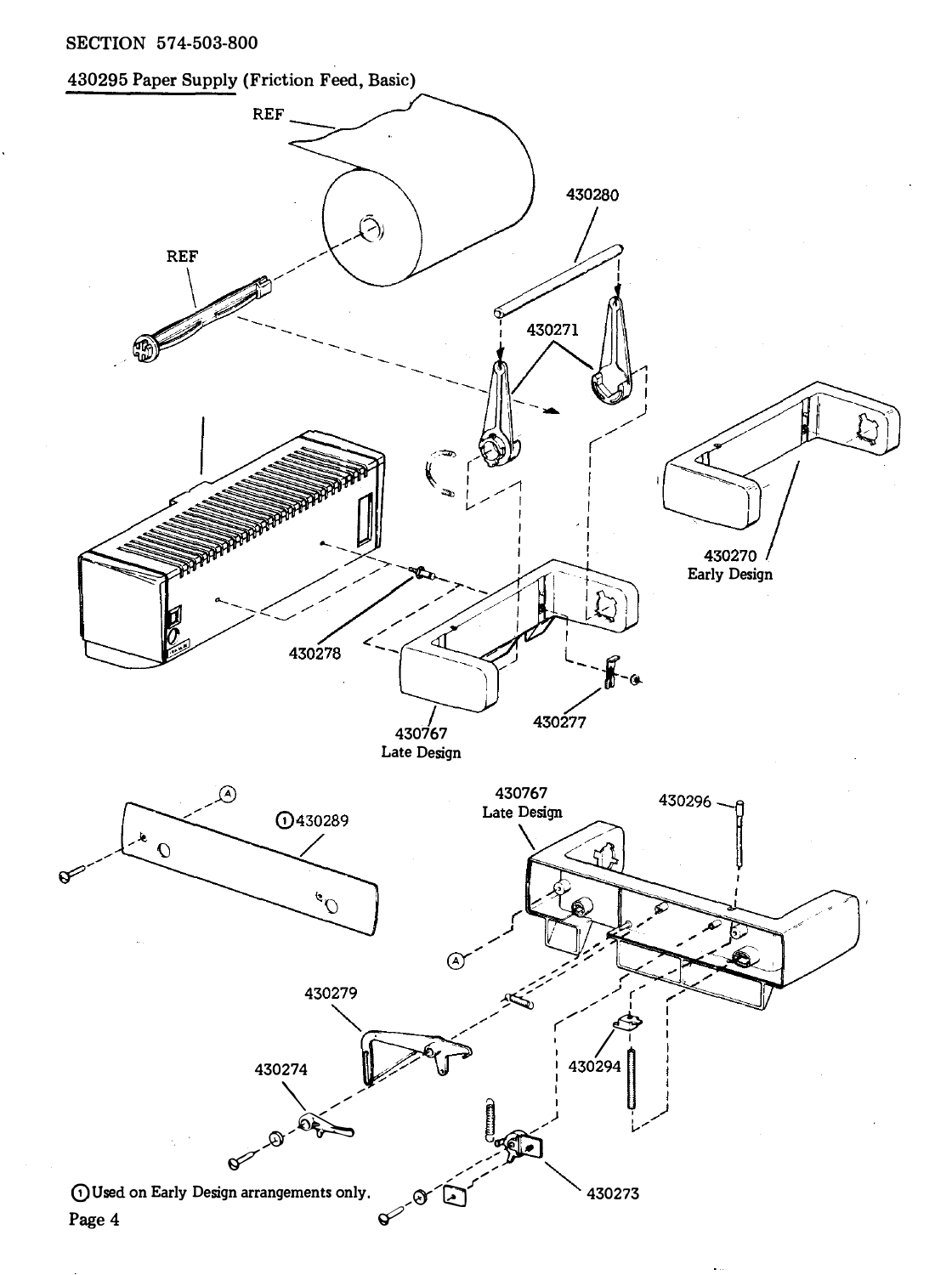

@.Part of <sup>430550</sup>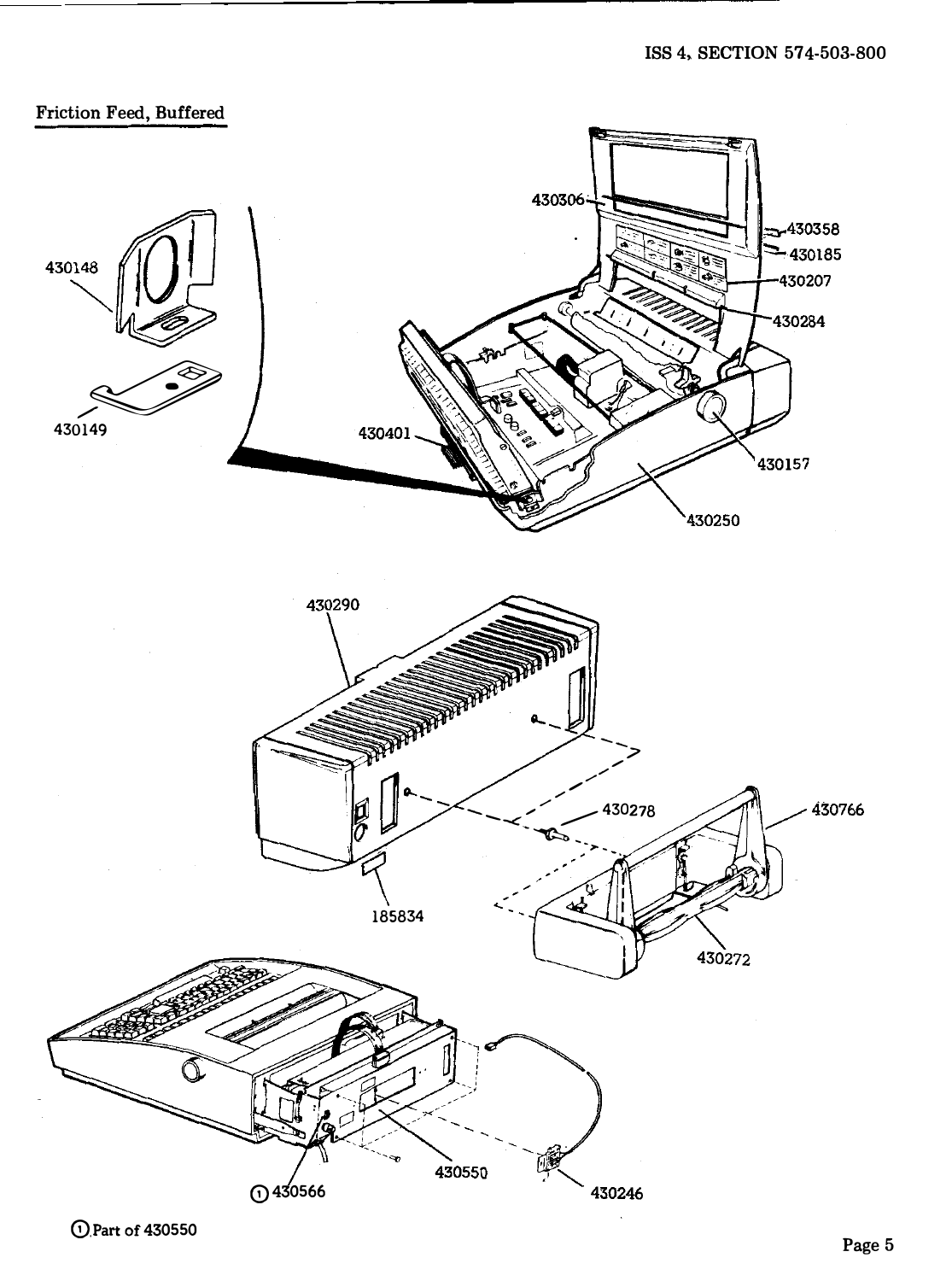## SECTION 574-503-800

# Tractor Feed, Buffered